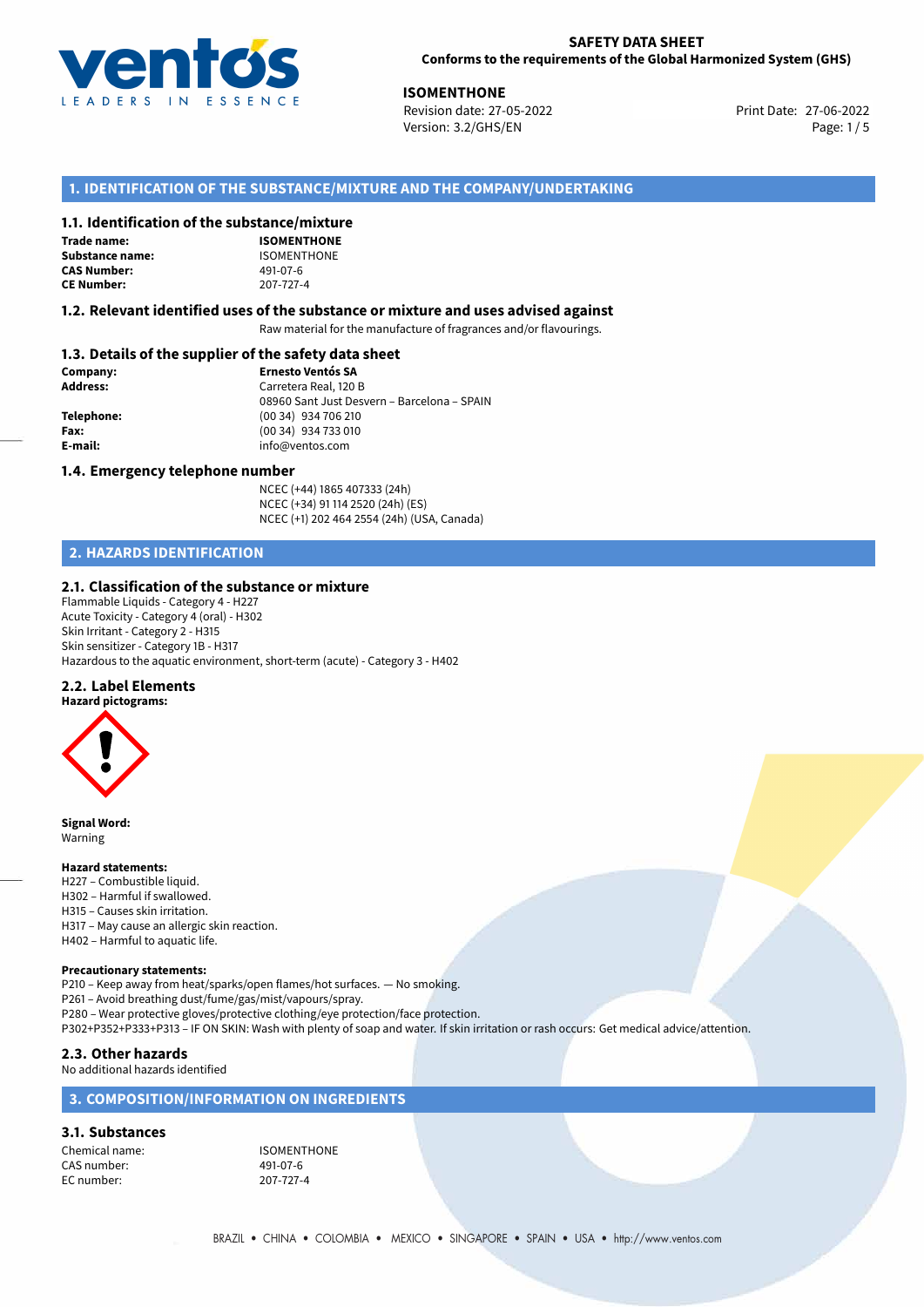

27-06-2022 **ISOMENTHONE** Revision date: 27-05-2022 Print Date:

Version: 3.2/GHS/EN Page: 2 / 5

#### **Hazardous constituents:**

| <b>Chemical Name</b> | % (w/w)       | <b>CAS No</b><br><b>EC No</b> | <b>Classification according to GHS</b>                                                                                                                                                                                                                                                                                           |
|----------------------|---------------|-------------------------------|----------------------------------------------------------------------------------------------------------------------------------------------------------------------------------------------------------------------------------------------------------------------------------------------------------------------------------|
| <b>ISOMENTHONE</b>   | >50           | 491-07-6<br>207-727-4         | Flammable Liquids - Category 4 - H227<br>Acute Toxicity - Category 5 (oral) - H303<br>Skin Irritant - Category 2 - H315<br>Skin sensitizer - Category 1B - H317<br>Hazardous to the aquatic environment, short-term (acute) - Category 3 - H402                                                                                  |
| <b>MENTHONE</b>      | $>1$ ; $<$ 10 | 89-80-5<br>201-941-1          | Flammable Liquids - Category 4 - H227<br>Acute Toxicity - Category 4 (oral) - H302<br>Skin Irritant - Category 2 - H315<br>Skin sensitizer - Category 1B - H317<br>Hazardous to the aquatic environment, short-term (acute) - Category 3 - H402<br>Hazardous to the aquatic environment, long-term (chronic) - Category 3 - H412 |

[See the full text of the hazard statements in section 16.](#page-4-0)

## **3.2. Mixtures**

Not applicable.

**4. FIRST-AID MEASURES**

## **4.1. Description of necessary first aid measures**

| Ingestion:    | Rinse mouth with water.<br>Obtain medical advice.<br>Keep at rest. Do not induce vomiting.                                                           |
|---------------|------------------------------------------------------------------------------------------------------------------------------------------------------|
| Eye contact:  | In case of contact with eyes, rinse immediately with plenty of water for at least 15 minutes and seek medical advice.                                |
| Inhalation:   | Remove person to fresh air and keep at rest.<br>Seek immediate medical advice.                                                                       |
| Skin contact: | Take off immediately all contaminated clothing.<br>Thoroughly wash affected skin with soap and water.<br>Seek medical attention if symptoms persist. |

#### **4.2. Most important symptoms and effects, both acute and delayed** No information available.

## **4.3. Indication of any immediate medical attention and special treatment needed**

No information available.

## **5. FIRE-FIGHTING MEASURES**

### **5.1. Extinguishing Media**

Water spray, carbon dioxide, dry chemical powder or appropriate foam. For safety reasons do not use full water jet.

### **5.2. Special hazards arising from the substance or mixture**

Known or Anticipated Hazardous Products of Combustion: Emits toxic fumes under fire conditions.

### **5.3. Advice for firefighters**

High temperatures can lead to high pressures inside closed containers. Avoid inhalation of vapors that are created. Use appropriate respiratory protection. Do not allow spillage of fire to be poured into drains or watercourses. Wear self-contained breathing apparatus and protective clothing.

## **6. ACCIDENTAL RELEASE MEASURES**

## **6.1. Personal precautions, protective equipment and emergency procedures**

Evacuate surronding areas. Ensure adequate ventilation. Keep unnecessary and unprotected personnel from entering. Do not breathe vapor/spray. Avoid contact with skin and eyes. Information regarding personal protective measures: see section 8.

### **6.2. Environmental precautions**

To avoid possible contamination of the environment, do not discharge into any drains, surface waters or groundwaters.

### **6.3. Methods and materials for containment and cleaning up**

Cover with an inert, inorganic, non-combustible absorbent material (e.g. dry-lime, sand, soda ash).

Place in covered containers using non-sparking tools and transport outdoors.

Avoid open flames or sources of ignition (e.g. pilot lights on gas hot water heater).

Ventilate area and wash spill site after material pickup is complete.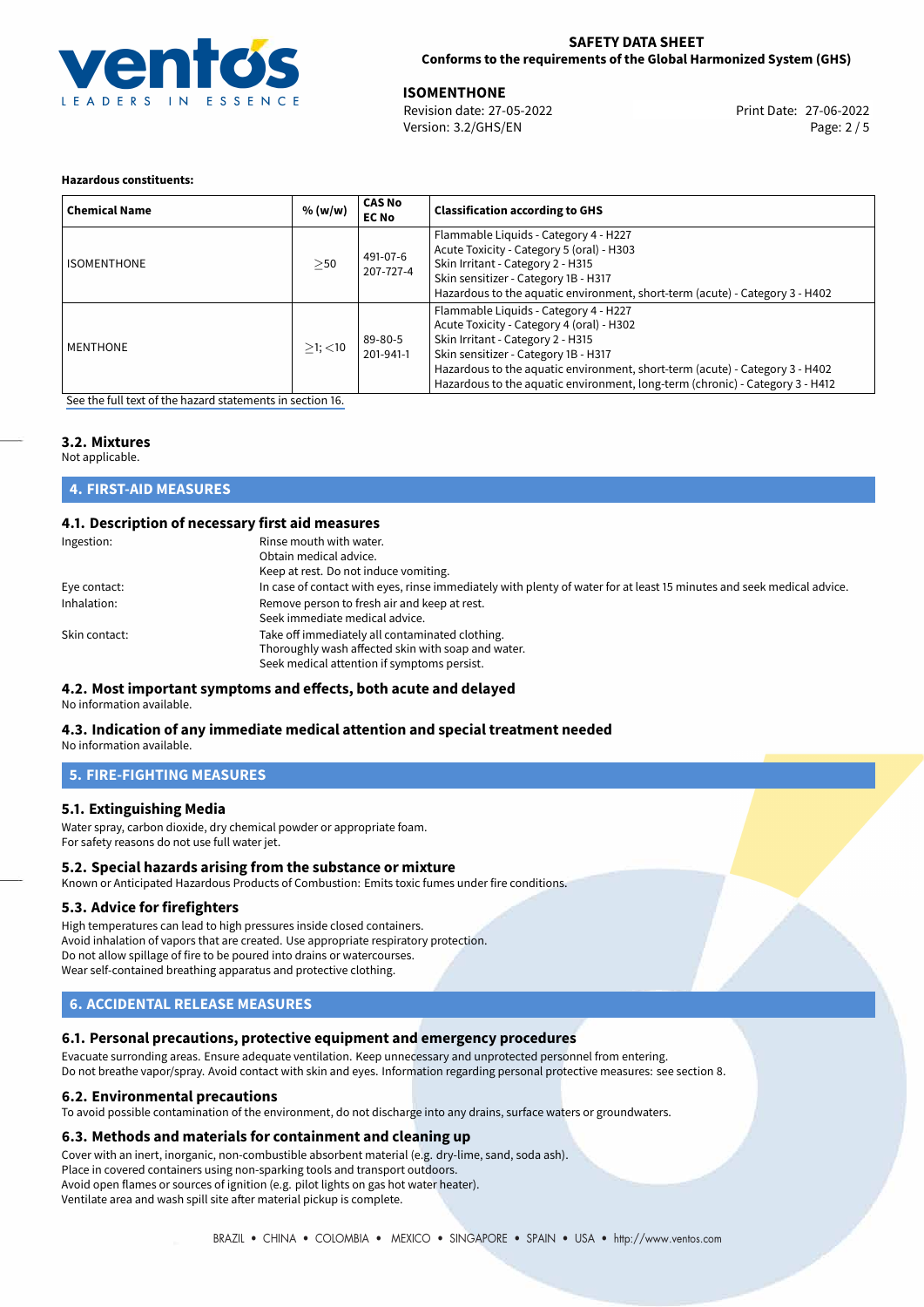

27-06-2022 **ISOMENTHONE** Revision date: 27-05-2022 Print Date: Version: 3.2/GHS/EN Page: 3 / 5

## **6.4. Reference to other sections**

Information regarding exposure controls, personal protection and disposal considerations can be found in sections 8 and 13.

### **7. HANDLING AND STORAGE**

#### **7.1. Precautions for safe handling**

Do not store or handle this material near food or drinking water. Do not smoke. Avoid contact with the eyes, skin and clothing. Wear protective clothing and use glasses. Observe the rules of safety and hygiene at work. Keep in the original container or an alternative made from a compatible material.

## **7.2. Conditions for safe storage, including any incompatibilities**

Store in tightly closed and preferably full containers in a cool, dry and ventilated area, protected from light. Keep away from sources of ignition (e.g. hot surfaces, sparks, flame and static discharges). Keep away from incompatible materials (see section 10).

#### **7.3. Specific end use(s)**

No information available.

## **8. EXPOSURE CONTROLS AND PERSONAL PROTECTION**

#### **8.1. Control parameters**

Components with occupational exposure limits: None known.

#### **8.2. Exposure controls**

Measures should be taken to prevent materials from being splashed into the body. Provide adequate ventilation, according to the conditions of use. Use a mechanical exhaust if required.

#### **8.3. Individual protection measures, such as personal protective equipment**

| Eye/Face protection:             | Chemical safety goggles are recommended. Wash contaminated goggles before reuse.                                                      |  |  |
|----------------------------------|---------------------------------------------------------------------------------------------------------------------------------------|--|--|
| Hand Protection:                 | Chemical-resistant gloves are recommended. Wash contaminated gloves before reuse.                                                     |  |  |
| Body protection:                 | Personal protective equipment for the body should be selected based on the task being performed and the risks<br>involved.            |  |  |
| Respiratory Protection:          | In case of insufficient ventilation, use suitable respiratory equipment.                                                              |  |  |
| Environmental exposure controls: | Emissions from ventilation or process equipment should be checked to ensure they comply with environmental<br>protection legislation. |  |  |
|                                  | In some cases, filters or engineering modifications to the process equipment will be necessary to reduce emissions to                 |  |  |
|                                  | acceptable levels.                                                                                                                    |  |  |

## **9. PHYSICAL AND CHEMICAL PROPERTIES**

#### **9.1. Information on basic physical and chemical properties**

| Appearance:                            | Liquid                       |
|----------------------------------------|------------------------------|
| Colour:                                | Conforms to standard         |
| Odour:                                 | Conforms to standard         |
| Odour theshold:                        | Not determined               |
| pH:                                    | Not determined               |
| Melting point/freezing point:          | Not determined               |
| Boling point/boiling range (°C):       | Not determined               |
| Flash point:                           | $87^{\circ}$ C               |
| Evaporation rate:                      | Not determined               |
| Flammability:                          | Not determined               |
| Lower flammability/Explosive limit:    | Not determined               |
| Upper flammability/Explosive limit:    | Not determined               |
| Vapour pressure:                       | Not determined               |
| Vapour Density:                        | Not determined               |
| Density:                               | $0,895-0,905$ g/mL (20°C)    |
| Relative density:                      | $0,895 - 0,905(20^{\circ}C)$ |
| Water solubility:                      | <b>INSOLUBLE IN WATER</b>    |
| Solubility in other solvents:          | SOLUBLE IN ETHANOL           |
| Partition coefficient n-octanol/water: | Not determined               |
| Auto-ignition temperature:             | Not determined               |
| Decomposition temperature:             | Not determined               |
| Viscosity, dynamic:                    | Not determined               |
|                                        |                              |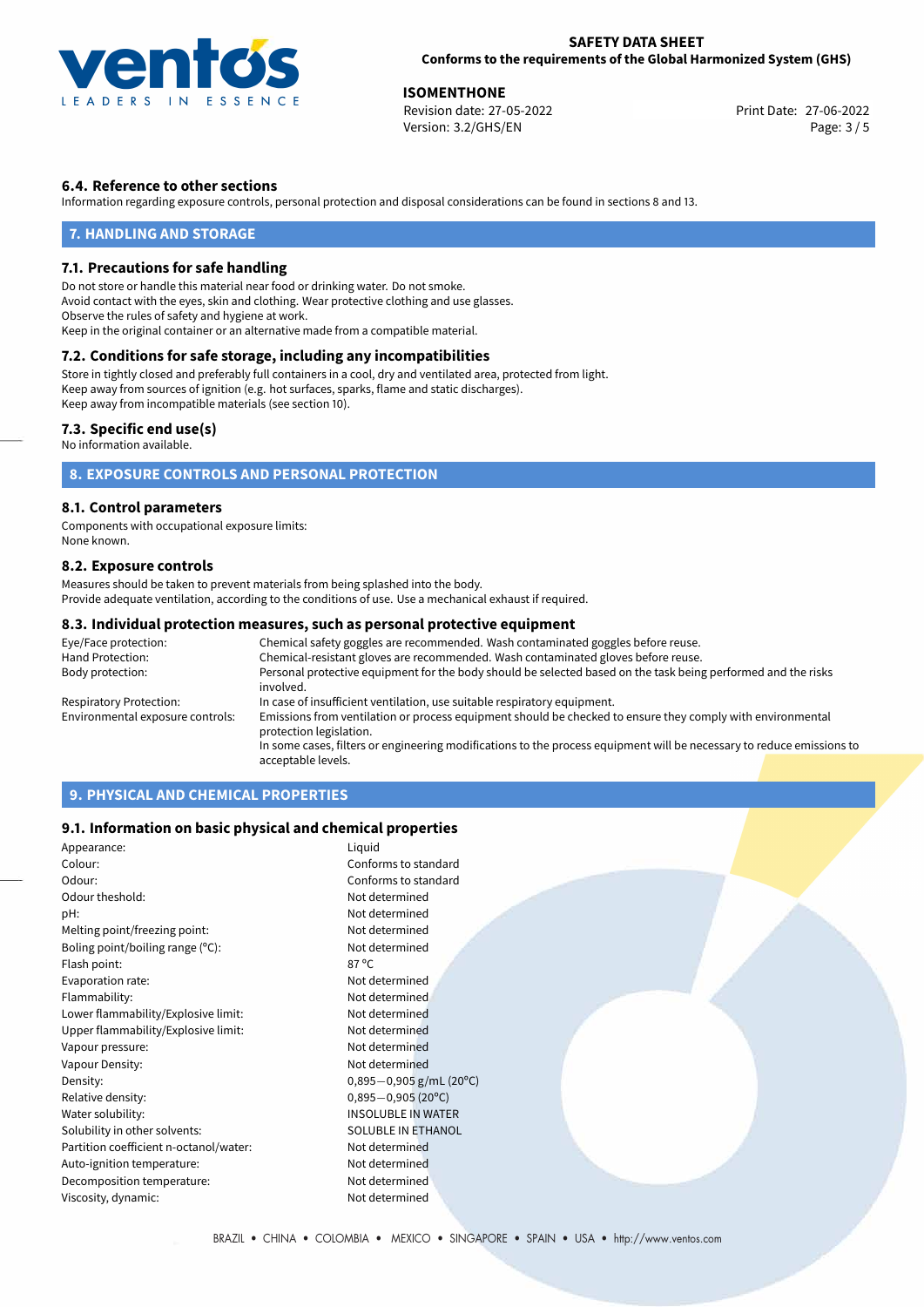

27-06-2022 **ISOMENTHONE** Revision date: 27-05-2022 Print Date: Version: 3.2/GHS/EN Page: 4 / 5

| Viscosity, kinematic: |  |
|-----------------------|--|
| Explosive properties: |  |
| Oxidising properties: |  |

Not determined Not determined NONE EXPECTED

## **10. STABILITY AND REACTIVITY**

#### **10.1. Reactivity**

No hazardous reactions if stored and handled as prescribed/indicated.

#### **10.2. Chemical stability**

The product is stable if stored and handled as prescribed/indicated.

#### **10.3. Possibility of hazardous reactions**

No hazardous reactions if stored and handled as prescribed/indicated.

#### **10.4. Conditions to Avoid**

Conditions to Avoid: Excessive heat, flame or other ignition sources.

#### **10.5. Incompatible materials**

Avoid contact with strong acids and bases and oxidizing agents.

#### **10.6. Hazardous decomposition products**

During combustion may form carbon monoxide and unidentified organic compounds.

## **11. TOXICOLOGICAL INFORMATION**

| <b>Acute toxicity</b>             | Harmful if swallowed.                                                     |
|-----------------------------------|---------------------------------------------------------------------------|
| <b>Skin corrosion/irritation</b>  | Causes skin irritation.                                                   |
| Serious eye damage/irritation     | Based on the data available, the criteria for classification are not met. |
| Respiratory or skin sensitisation | May cause an allergic skin reaction.                                      |
| Germ cell mutagenicity            | Based on the data available, the criteria for classification are not met. |
| <b>Carcinogenicity</b>            | Based on the data available, the criteria for classification are not met. |
| Reproductive toxicity             | Based on the data available, the criteria for classification are not met. |
| <b>STOT-single exposure</b>       | Based on the data available, the criteria for classification are not met. |
| <b>STOT-repeated exposure</b>     | Based on the data available, the criteria for classification are not met. |
| Aspiration hazard                 | Based on the data available, the criteria for classification are not met. |

## **12. ECOLOGICAL INFORMATION**

#### **12.1. Toxicity**

**Assessment:** Harmful to aquatic life. **Experimental/calculated data:** No information available.

#### **12.2. Persistence and degradability** No information available.

### **12.3. Bioaccumulative potential**

No information available.

#### **12.4. Soil mobility** No information available.

### **12.5. Other adverse effects**

See also sections 6, 7, 13 and 15 Do not allow to get into waste water or waterways.

## **13. DISPOSAL CONSIDERATIONS**

#### **13.1. Waste treatment methods**

Dispose of in accordance with national and local environmental regulations.